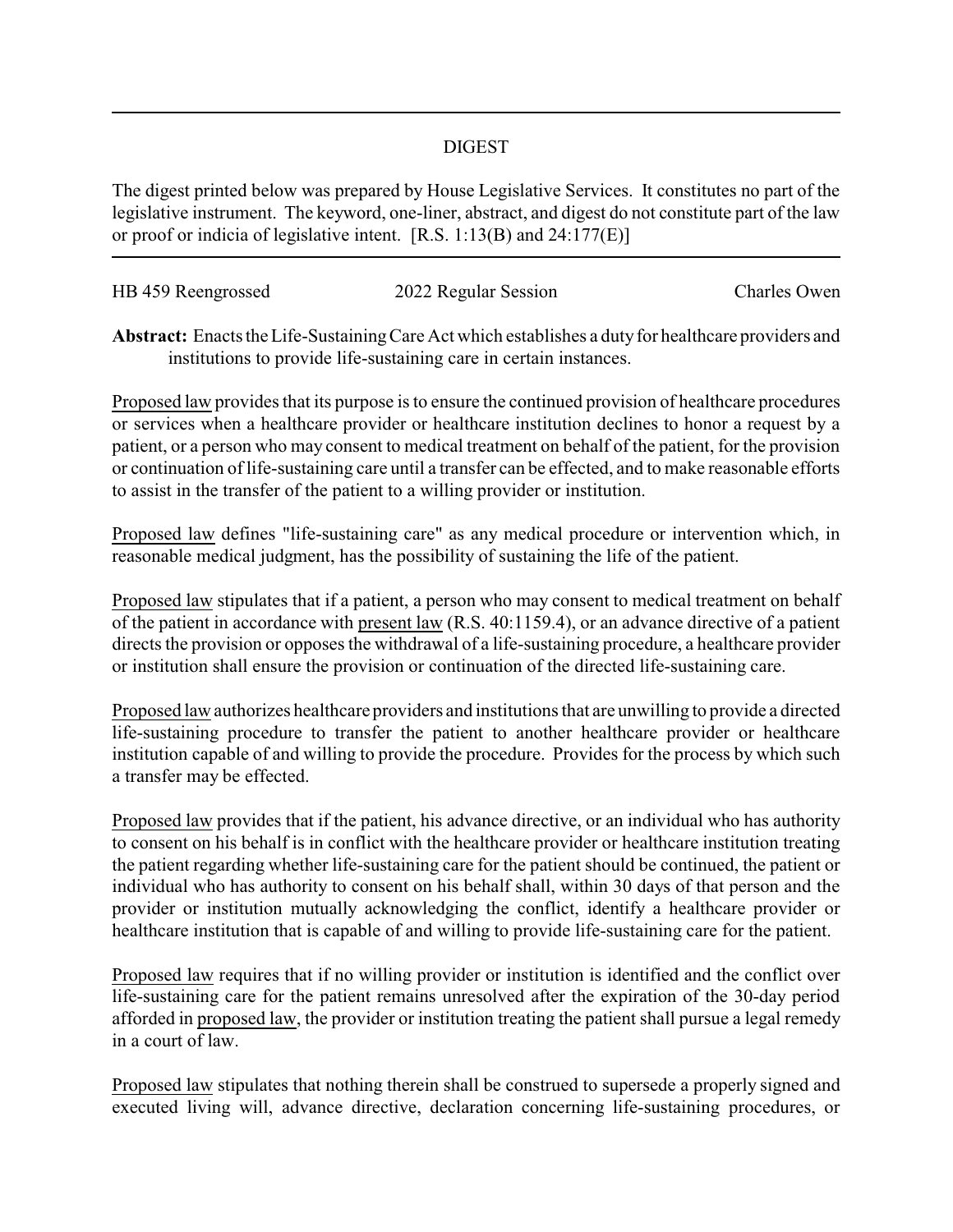physician order for scope of treatment form prepared in accordance with applicable provisions of present law.

Proposed law provides that compliance with proposed law shall not create, or be construed or interpreted to create, a new cause of action or to create a standard of care, obligation, or duty that provides a basis for a cause of action.

Proposed law prohibits health coverage plans from denying coverage for the provision or continuation of a directed life-sustaining procedure or service delivered in accordance with proposed law. Provides that for purposes of proposed law, "health coverage plan" means any hospital, health, or medical expense insurance policy, hospital or medical service contract, employee welfare benefit plan, contract, or other agreement with a health maintenance organization or a preferred provider organization, health and accident insurance policy, or any other insurance contract of this type in this state.

Proposed law stipulates that when services provided to a patient for the provision or continuation of a directed life-sustaining procedure are not covered by any public or private health insurance coverage, payment for the services provided in accordance with proposed law shall remain the obligation of the patient.

(Adds R.S. 22:1054.2 and R.S. 40:1152.1-1152.6)

## Summary of Amendments Adopted by House

The Committee Amendments Proposed by House Committee on Health and Welfare to the original bill:

- 1. Provide within the La. Insurance Code (Title 22 of present law) that no health coverage plan shall deny coverage for the provision or continuation of a directed life-sustaining procedure or service provided in accordance with proposed law.
- 2. Revise legislative findings and purpose language provided in proposed law.
- 3. Revise the definitions of "legal representative" and "life-sustaining procedure" provided in proposed law.
- 4. Revise proposed law pertaining to transfer of patients in instances in which a healthcare provider or healthcare institution is unwilling to provide a directed life-sustaining procedure pursuant to proposed law.
- 5. Stipulate that when services provided to a patient for the provision or continuation of a directed life-sustaining procedure are not covered by any public or private health insurance coverage, payment for the services provided in accordance with proposed law shall remain the obligation of the patient.